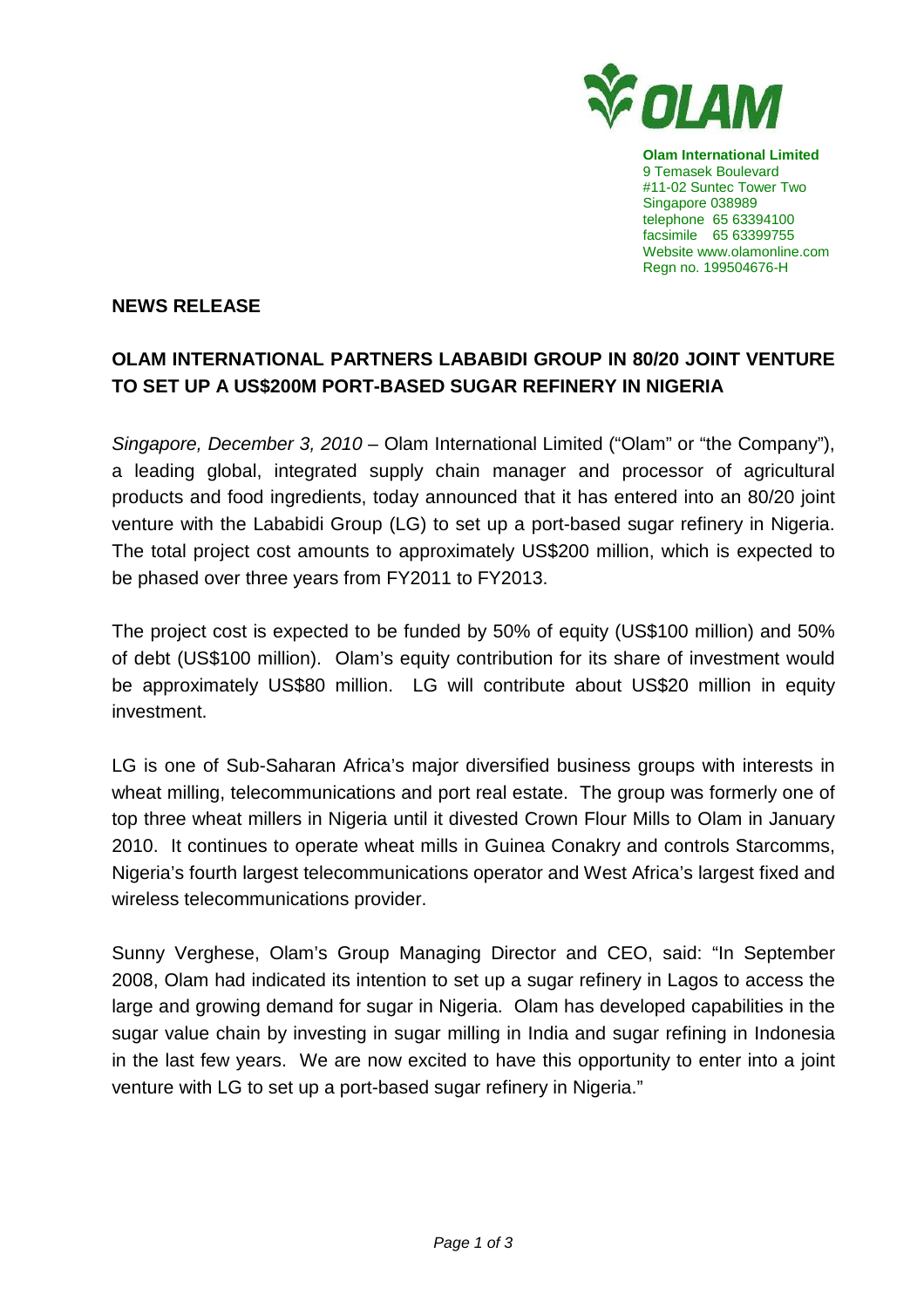

LG's Chairman Chief Maan Lababidi said: "Olam is today the largest non-oil exporter out of Nigeria and one of the most diversified global agri-companies in terms of product portfolio, geographical spread and value chain participation. We believe that Olam's global network in sourcing, procurement, extensive marketing and distribution within Nigeria, strong risk management culture and sugar refining expertise will be critical to the success of our sugar refinery project in Nigeria."

The joint venture combines the complementary strengths of Olam and LG in global sourcing and origination, pan-Africa distribution, systems and risk management, port land access and deep operating experience in the local environment, to create a sustainable competitive advantage for sugar in Nigeria.

## **Sugar Refinery Overview**

The proposed sugar refinery will be located in Tincan Island, Lagos on a site adjacent to the port, leveraging LG's port land leasehold rights. A port-based sugar refinery enjoys costs and logistics advantages as compared to an in-land facility, as well as superior access to importing markets in ECOWAS and the rest of Africa.

The sugar refinery, which will have a rated capacity of 1,500 metric tonnes per day, is expected to be one of the most efficient refiners in Africa in terms of operating costs and capital expenditure per tonne of refined sugar.

## **Financial Impact**

The refinery is expected to commence operations by mid-2013 and produce 450,000 metric tonnes of white sugar during its first full year of operations in FY2014. The operation is expected to generate an EBITDA margin of approximately 27% and deliver an Equity IRR of about 38%.

. . . . .